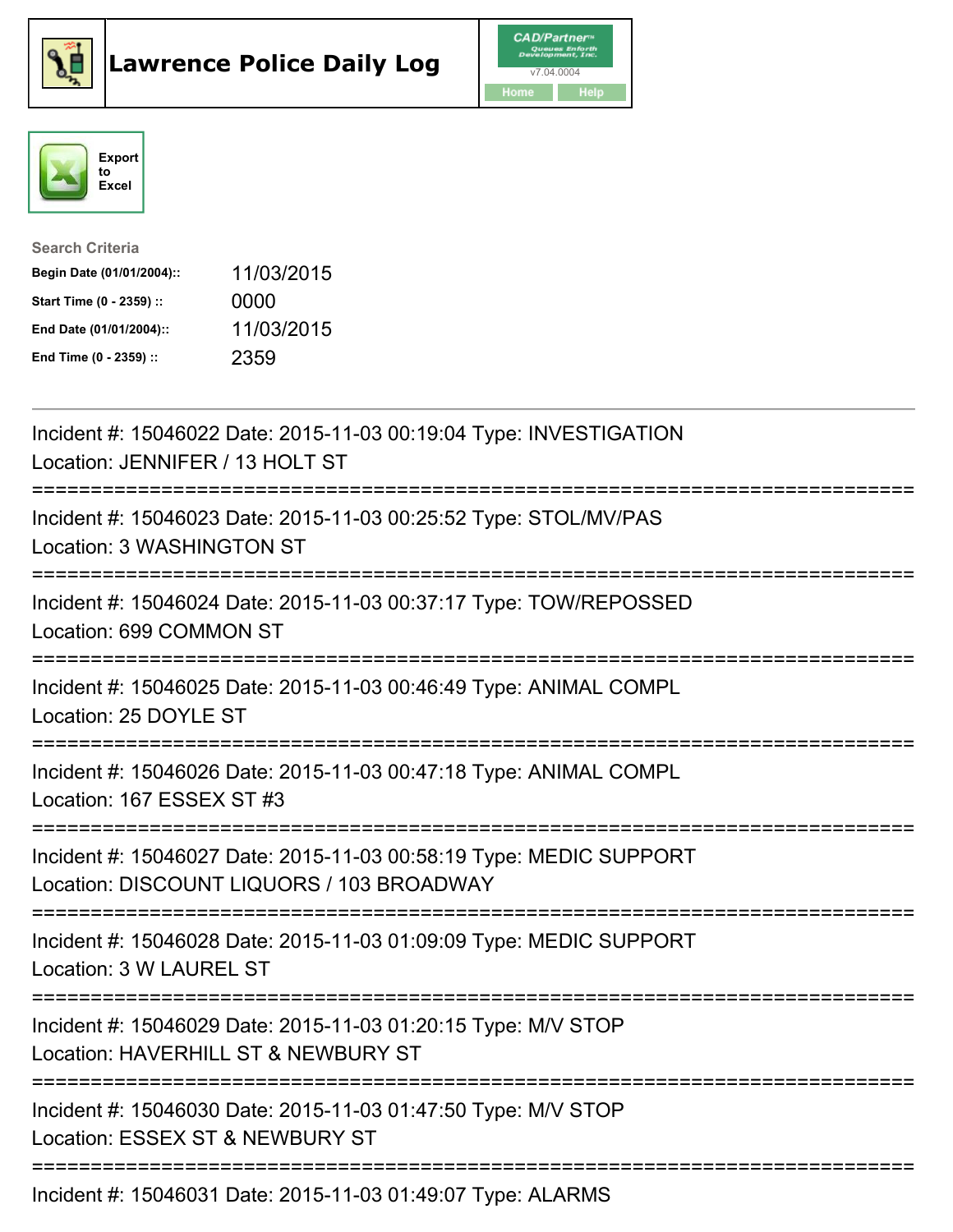| Location: WIRELESS CHOICE / 67 JACKSON ST                                                                                                                             |
|-----------------------------------------------------------------------------------------------------------------------------------------------------------------------|
| Incident #: 15046032 Date: 2015-11-03 01:50:12 Type: M/V STOP<br>Location: ESSEX ST & OXFORD ST                                                                       |
| Incident #: 15046033 Date: 2015-11-03 01:53:51 Type: M/V STOP<br>Location: S BROADWAY & SHATTUCK ST                                                                   |
| Incident #: 15046034 Date: 2015-11-03 01:58:20 Type: DISORDERLY<br>Location: BURGER KING / 187 BROADWAY                                                               |
| :=========================<br>================<br>Incident #: 15046035 Date: 2015-11-03 02:03:41 Type: M/V STOP<br>Location: 93 SALEM ST                              |
| Incident #: 15046036 Date: 2015-11-03 02:38:10 Type: SUICIDE ATTEMPT<br>Location: 73 MANN ST                                                                          |
| Incident #: 15046037 Date: 2015-11-03 02:48:30 Type: SUICIDE ATTEMPT<br>Location: 54 NEWBURY ST #8                                                                    |
| Incident #: 15046038 Date: 2015-11-03 02:54:21 Type: M/V STOP<br><b>Location: PARKER ST</b>                                                                           |
| Incident #: 15046039 Date: 2015-11-03 03:05:24 Type: M/V STOP<br><b>Location: LOWELL ST</b>                                                                           |
| Incident #: 15046040 Date: 2015-11-03 03:17:50 Type: B&E/PROG<br>Location: 332 BROADWAY FL 1                                                                          |
| Incident #: 15046041 Date: 2015-11-03 03:24:54 Type: GENERAL SERV<br>Location: BROOKFIELD ST                                                                          |
| ======================================<br>------------------------<br>Incident #: 15046042 Date: 2015-11-03 03:27:53 Type: GENERAL SERV<br>Location: 29 WASHINGTON ST |
| :==================<br>Incident #: 15046043 Date: 2015-11-03 03:30:44 Type: M/V STOP<br><b>Location: S BROADWAY</b>                                                   |
| Incident #: 15046044 Date: 2015-11-03 03:48:52 Type: M/V STOP<br>Location: S UNION ST & WINTHROP AV                                                                   |
| Incident #: 15046045 Date: 2015-11-03 03:53:44 Type: M/V STOP                                                                                                         |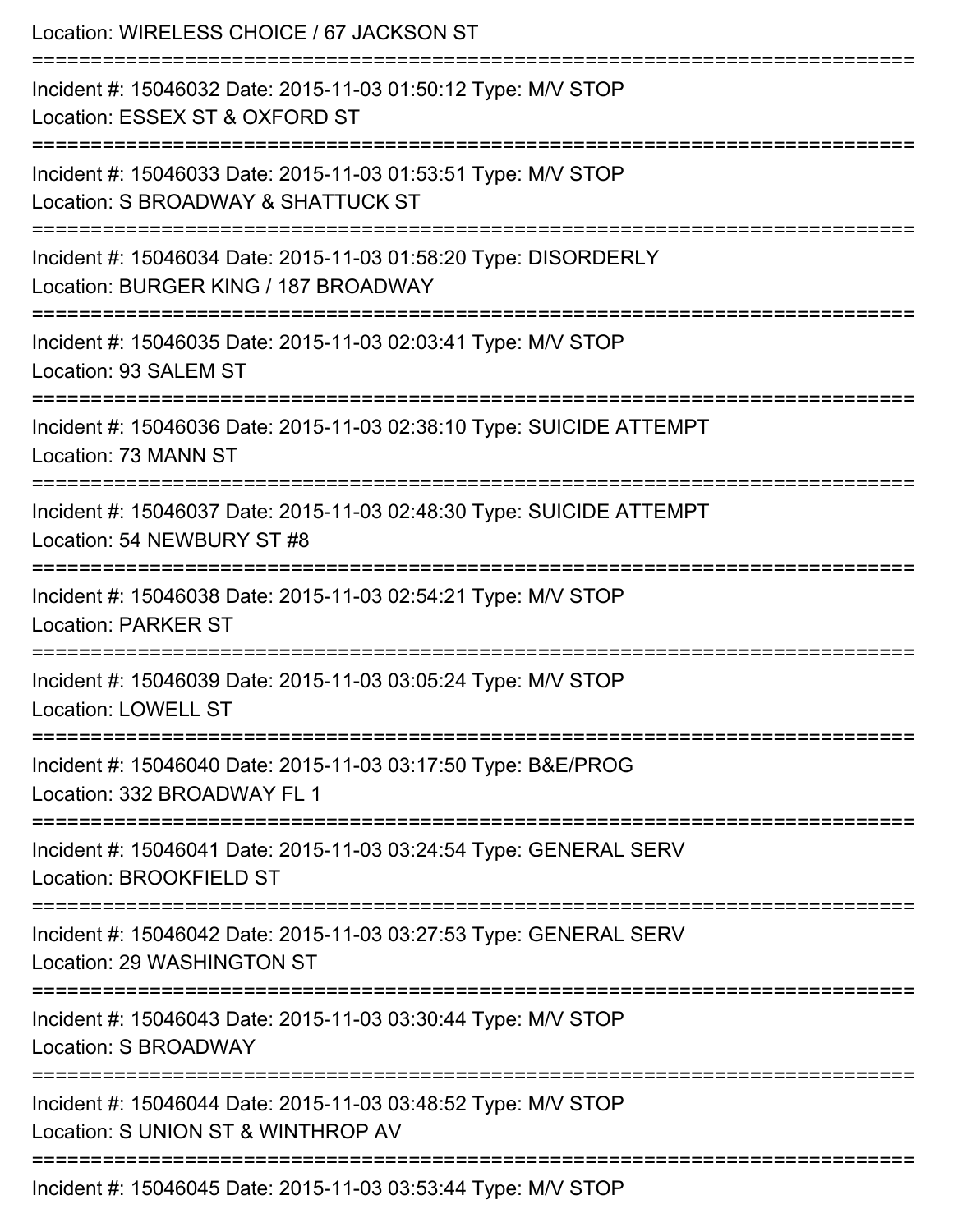| Incident #: 15046046 Date: 2015-11-03 03:58:07 Type: M/V STOP<br>Location: BROADWAY & TREMONT         |
|-------------------------------------------------------------------------------------------------------|
| Incident #: 15046047 Date: 2015-11-03 05:48:42 Type: CK WELL BEING<br><b>Location: STADIUM PLAZA</b>  |
| Incident #: 15046048 Date: 2015-11-03 06:24:44 Type: AUTO ACC/NO PI<br>Location: 236 LAWRENCE ST      |
| Incident #: 15046049 Date: 2015-11-03 06:37:57 Type: AUTO ACC/NO PI<br>Location: 33 WATER ST          |
| Incident #: 15046050 Date: 2015-11-03 07:07:48 Type: PARK & WALK<br>Location: BROADWAY                |
| Incident #: 15046051 Date: 2015-11-03 07:24:25 Type: CLOSE STREET<br>Location: JACKSON ST & PARK ST   |
| Incident #: 15046052 Date: 2015-11-03 07:25:17 Type: CLOSE STREET<br>Location: BELMONT & WILMOT       |
| Incident #: 15046053 Date: 2015-11-03 07:28:13 Type: CLOSE STREET<br>Location: LEBANON ST & HAMPSHIRE |
| Incident #: 15046054 Date: 2015-11-03 07:44:21 Type: TOW OF M/V<br>Location: 236 JACKSON ST           |
| Incident #: 15046055 Date: 2015-11-03 07:47:37 Type: TOW OF M/V<br>Location: AVON ST & WILMOT ST      |
| Incident #: 15046056 Date: 2015-11-03 07:56:44 Type: SUS PERS/MV<br><b>Location: ALDER ST</b>         |
| Incident #: 15046057 Date: 2015-11-03 08:04:28 Type: E911 HANGUP<br>Location: 198 BRUCE ST #14        |
| Incident #: 15046058 Date: 2015-11-03 08:07:19 Type: SUICIDE ATTEMPT<br>Location: 43 JEFFERSON ST     |
| Incident #: 15046059 Date: 2015-11-03 08:18:06 Type: SUICIDE ATTEMPT                                  |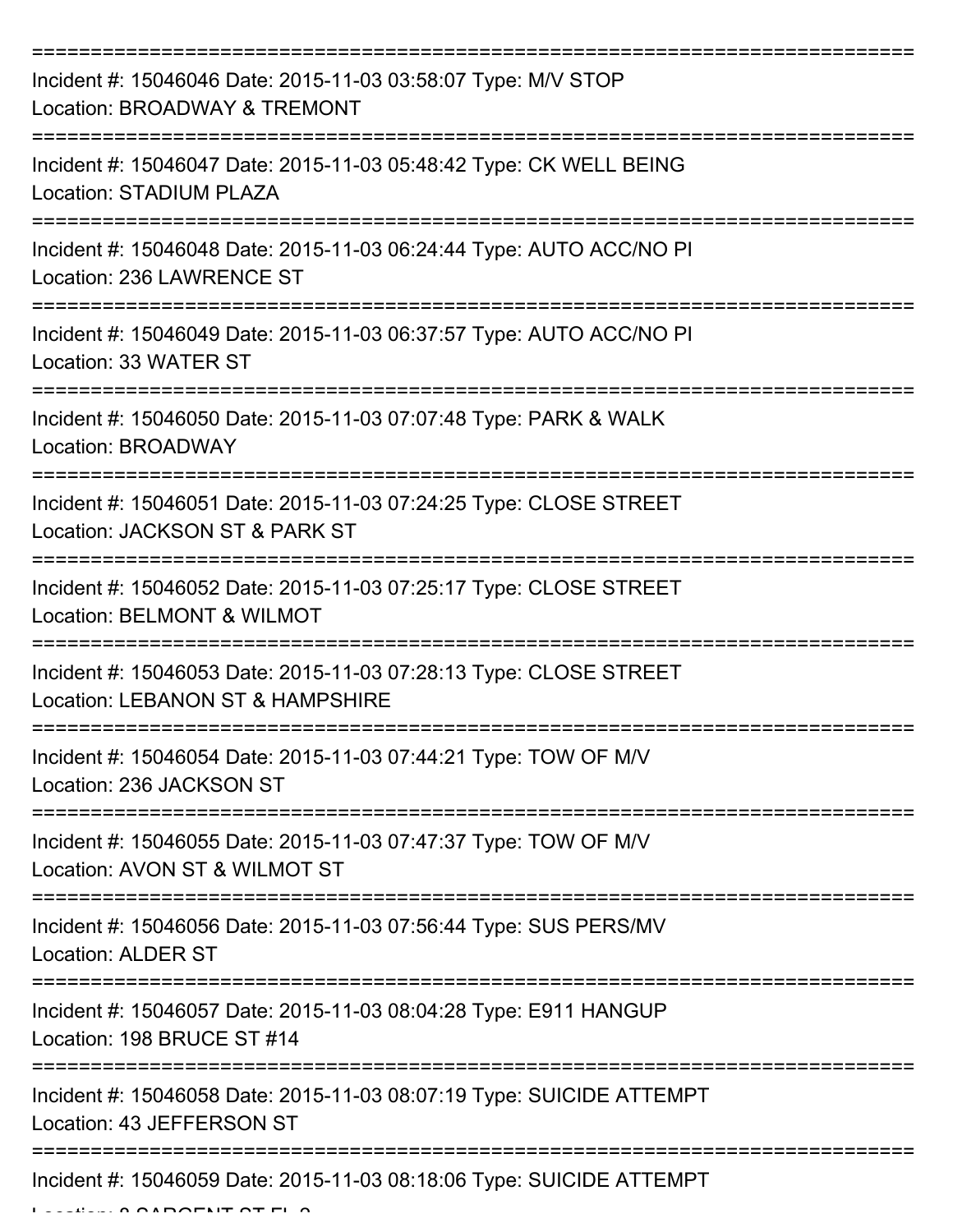| Incident #: 15046060 Date: 2015-11-03 08:53:55 Type: THREATS<br>Location: DUNKIN DONUTS / 123 LAWRENCE ST        |
|------------------------------------------------------------------------------------------------------------------|
| Incident #: 15046061 Date: 2015-11-03 09:00:35 Type: MAL DAMAGE<br>Location: 7 BYRON AV                          |
| Incident #: 15046062 Date: 2015-11-03 09:26:22 Type: B&E/MV/PAST<br>Location: 270 ESSEX ST                       |
| Incident #: 15046063 Date: 2015-11-03 09:28:22 Type: AUTO ACC/NO PI<br>Location: 50 S BROADWAY                   |
| Incident #: 15046064 Date: 2015-11-03 09:35:38 Type: INVEST CONT<br>Location: 51 BASSWOOD ST                     |
| Incident #: 15046065 Date: 2015-11-03 09:42:51 Type: M/V STOP<br>Location: BASSWOOD ST                           |
| Incident #: 15046066 Date: 2015-11-03 09:54:36 Type: STOL/MV/PAS<br>Location: 193 BRUCE ST                       |
| Incident #: 15046067 Date: 2015-11-03 10:01:49 Type: AUTO ACC/NO PI<br>Location: 34 HAVERHILL ST                 |
| Incident #: 15046068 Date: 2015-11-03 10:04:58 Type: AUTO ACC/PI<br>Location: ESSEX ST & JACKSON ST              |
| Incident #: 15046069 Date: 2015-11-03 10:09:12 Type: AUTO ACC/NO PI<br>Location: LA FRUITERIA / 75 MANCHESTER ST |
| Incident #: 15046070 Date: 2015-11-03 10:19:52 Type: AUTO ACC/NO PI<br>Location: 73 WINTHROP AV                  |
| Incident #: 15046071 Date: 2015-11-03 10:20:56 Type: INVEST CONT<br>Location: FARNHAM ST & OSGOOD ST             |
| Incident #: 15046072 Date: 2015-11-03 10:23:00 Type: M/V STOP<br>Location: SUMMER ST & UNION ST                  |
| Incident #: 15046073 Date: 2015-11-03 10:31:50 Type: A&B PAST                                                    |

Location: AMESBURY ST & COMMON ST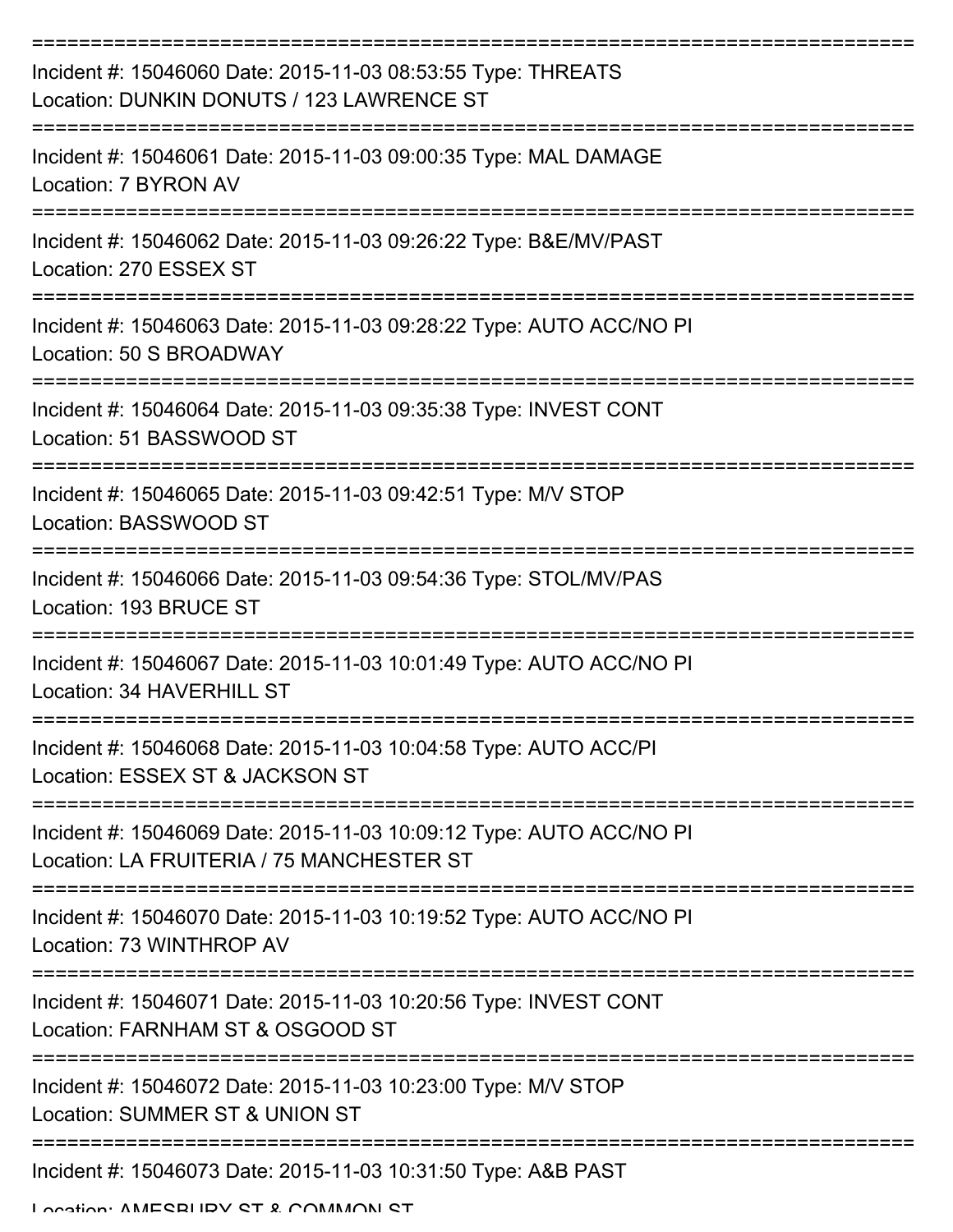| Incident #: 15046074 Date: 2015-11-03 10:42:40 Type: TOW OF M/V<br>Location: 21 BOXFORD ST                                  |
|-----------------------------------------------------------------------------------------------------------------------------|
| Incident #: 15046075 Date: 2015-11-03 11:02:32 Type: GENERAL SERV<br>Location: GARDEN ST & UNION ST                         |
| Incident #: 15046076 Date: 2015-11-03 11:04:12 Type: DISTURBANCE<br>Location: 17 SPRING ST                                  |
| Incident #: 15046077 Date: 2015-11-03 11:09:07 Type: INVEST CONT<br>Location: 600 ESSEX ST                                  |
| Incident #: 15046078 Date: 2015-11-03 11:10:22 Type: SUS PERS/MV<br>Location: PAPPY'S BAKERY / 75 COMMON ST                 |
| Incident #: 15046080 Date: 2015-11-03 11:16:46 Type: RECOV/STOL/MV<br>Location: 13 TEXAS AV                                 |
| Incident #: 15046079 Date: 2015-11-03 11:17:06 Type: ALARM/BURG<br>Location: 595 HAVERHILL ST                               |
| Incident #: 15046081 Date: 2015-11-03 11:26:32 Type: HIT & RUN M/V<br>Location: 90 LEXINGTON ST                             |
| Incident #: 15046082 Date: 2015-11-03 11:33:54 Type: AUTO ACC/NO PI<br>Location: 319 LOWELL ST                              |
| ================<br>Incident #: 15046083 Date: 2015-11-03 11:42:08 Type: DISTURBANCE<br>Location: 38 CHELMSFORD ST FL 1STFL |
| Incident #: 15046084 Date: 2015-11-03 11:48:02 Type: TRESPASSING<br>Location: 333 HOWARD ST                                 |
| Incident #: 15046085 Date: 2015-11-03 11:48:06 Type: AUTO ACC/NO PI<br>Location: 128 PARKER ST                              |
| Incident #: 15046086 Date: 2015-11-03 11:55:17 Type: AUTO ACC/NO PI<br>Location: 121 S BROADWAY                             |
| Incident #: 15046087 Date: 2015-11-03 11:58:32 Type: TRESPASSING<br>Location: OASIS ADULT HEALTH CENTER / 120 BROADWAY      |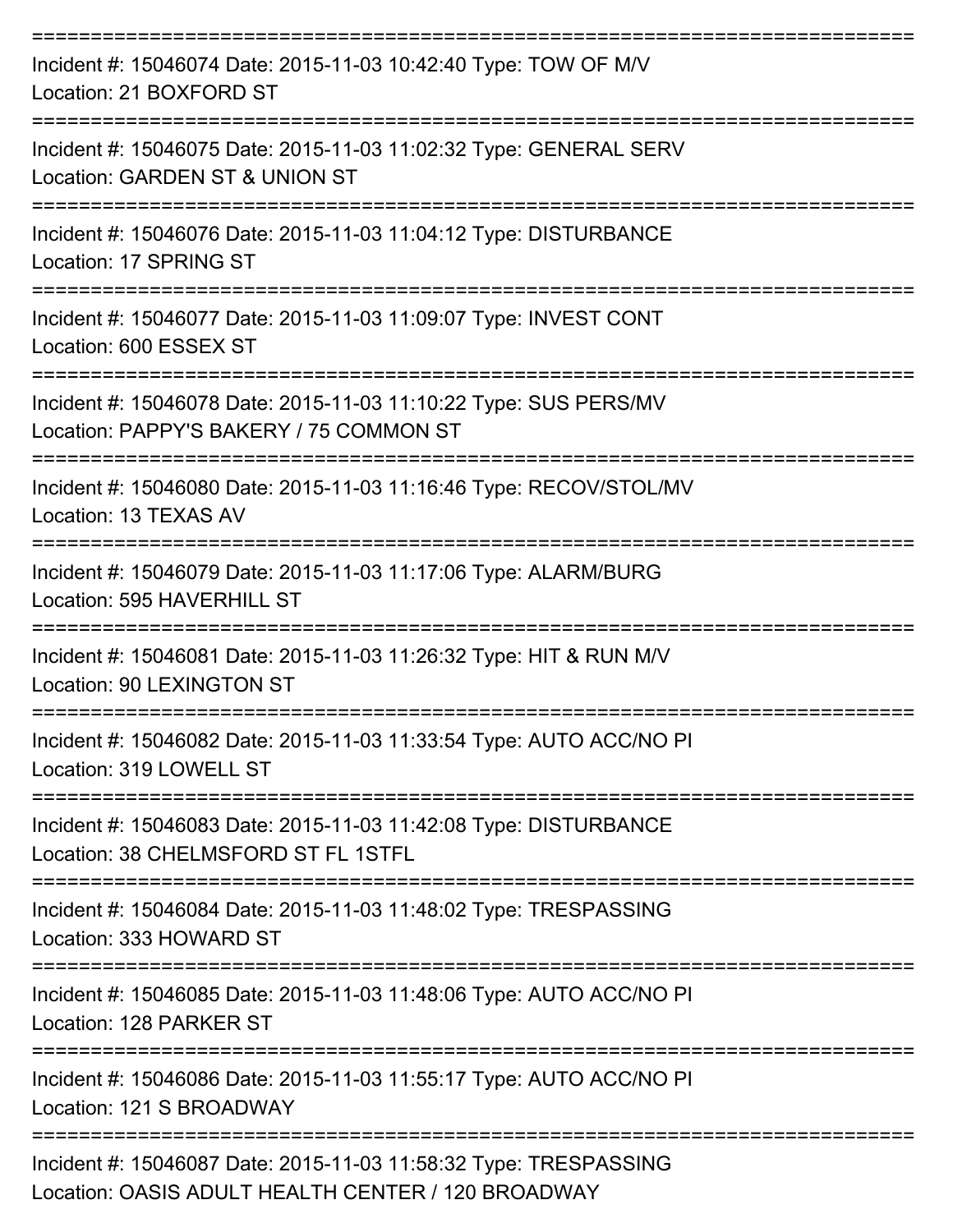| Incident #: 15046088 Date: 2015-11-03 12:01:55 Type: KEEP PEACE<br>Location: 81 WEST ST                                        |
|--------------------------------------------------------------------------------------------------------------------------------|
| Incident #: 15046089 Date: 2015-11-03 12:34:34 Type: WARRANT SERVE<br>Location: 77 S UNION ST #APT325                          |
| Incident #: 15046090 Date: 2015-11-03 12:41:09 Type: INVESTIGATION<br>Location: ARLINGTON SCHOOL / 150 ARLINGTON ST            |
| Incident #: 15046091 Date: 2015-11-03 12:52:02 Type: INVESTIGATION<br>Location: 30 MYRTLE CT                                   |
| Incident #: 15046092 Date: 2015-11-03 12:58:53 Type: AUTO ACC/NO PI<br>Location: 90 HAMPSHIRE ST                               |
| Incident #: 15046093 Date: 2015-11-03 13:00:29 Type: B&E/MV/PROG<br>Location: CENTRAL CATHOLIC HIGH SCHOOL / 300 HAMPSHIRE ST  |
| Incident #: 15046094 Date: 2015-11-03 13:08:02 Type: TOW OF M/V<br>Location: BLANCHARD ST & SALEM ST<br>=================      |
| Incident #: 15046095 Date: 2015-11-03 13:10:33 Type: B&E/MV/PAST<br>Location: COMMONWEALTH MOTORS / 1 COMMONWEALTH DR          |
| Incident #: 15046096 Date: 2015-11-03 13:15:18 Type: DOMESTIC/PROG<br>Location: 115 MARKET ST FL 2                             |
| Incident #: 15046097 Date: 2015-11-03 13:37:09 Type: DISORDERLY<br>Location: 375 HAVERHILL ST                                  |
| Incident #: 15046098 Date: 2015-11-03 13:42:00 Type: M/V STOP<br>Location: MYRTLE ST & SPRUCE ST                               |
| Incident #: 15046099 Date: 2015-11-03 13:42:15 Type: MAN DOWN<br>Location: METRO PCS / 78 WINTHROP AV                          |
| Incident #: 15046100 Date: 2015-11-03 14:06:42 Type: MEDIC SUPPORT<br>Location: 108 ARLINGTON ST                               |
| Incident #: 15046101 Date: 2015-11-03 15:09:07 Type: UNWANTEDGUEST<br>Location: G. DEMERS FINE WATCH & CLOCK RE / 206 BROADWAY |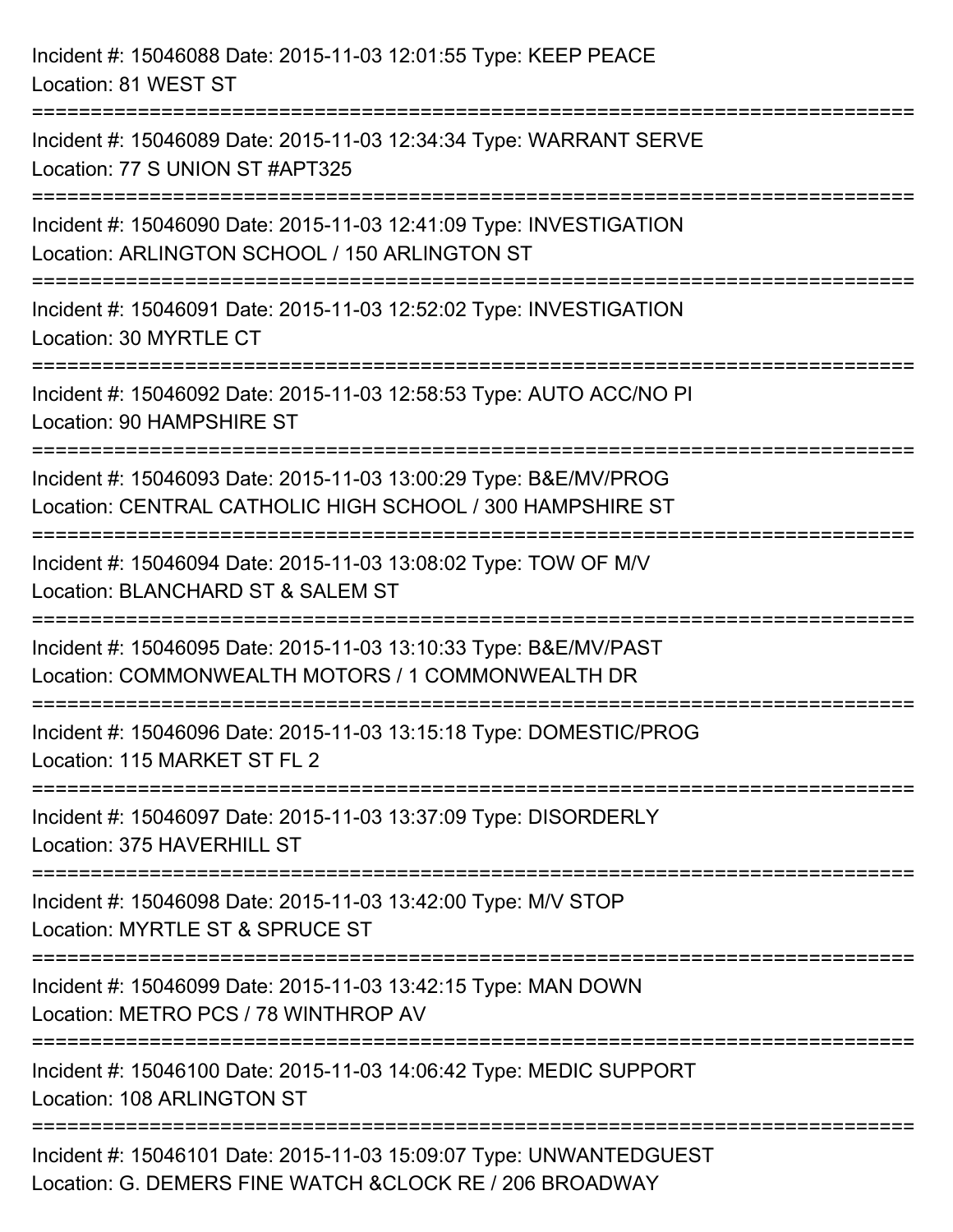| Incident #: 15046102 Date: 2015-11-03 15:12:25 Type: ALARM/HOLD<br>Location: 280 S UNION ST                                                                                                |
|--------------------------------------------------------------------------------------------------------------------------------------------------------------------------------------------|
| Incident #: 15046103 Date: 2015-11-03 15:44:05 Type: TOW/REPOSSED<br>Location: 534 HAMPSHIRE ST                                                                                            |
| Incident #: 15046104 Date: 2015-11-03 15:53:17 Type: ABAND MV<br>Location: 166 SARATOGA ST                                                                                                 |
| Incident #: 15046105 Date: 2015-11-03 16:04:15 Type: AUTO ACC/NO PI<br>Location: 120 CROSS ST                                                                                              |
| Incident #: 15046106 Date: 2015-11-03 16:08:16 Type: MV/BLOCKING<br>Location: 39 ALDER ST                                                                                                  |
| Incident #: 15046107 Date: 2015-11-03 16:20:25 Type: WOMAN DOWN<br>Location: CANAL ST & FRANKLIN ST<br>:====================                                                               |
| Incident #: 15046108 Date: 2015-11-03 16:20:35 Type: DOMESTIC/PROG<br>Location: 62 AMES ST                                                                                                 |
| Incident #: 15046109 Date: 2015-11-03 16:20:48 Type: GENERAL SERV<br>Location: 26 ORCHARD ST FL 2                                                                                          |
| Incident #: 15046110 Date: 2015-11-03 16:30:56 Type: MEDIC SUPPORT<br>Location: 355 PARK ST                                                                                                |
| Incident #: 15046111 Date: 2015-11-03 16:46:34 Type: LARCENY/MV/PAST<br>Location: FLORENCE AV & HAVERHILL ST                                                                               |
| Incident #: 15046112 Date: 2015-11-03 16:55:02 Type: GENERAL SERV<br>Location: ALAMI AUTO REPAIR / 27 KNOX ST<br>----------------------------------<br>----------------------------------- |
| Incident #: 15046113 Date: 2015-11-03 16:57:14 Type: KEEP PEACE<br>Location: 72 TREMONT ST                                                                                                 |
| Incident #: 15046114 Date: 2015-11-03 17:06:31 Type: E911 HANGUP<br>Location: 264 PROSPECT ST FL 2                                                                                         |
| Incident #: 15046115 Date: 2015-11-03 17:10:28 Type: ALARM/BURG<br>Location: PERSONAL MOVERS / 100 GLENN ST                                                                                |

===========================================================================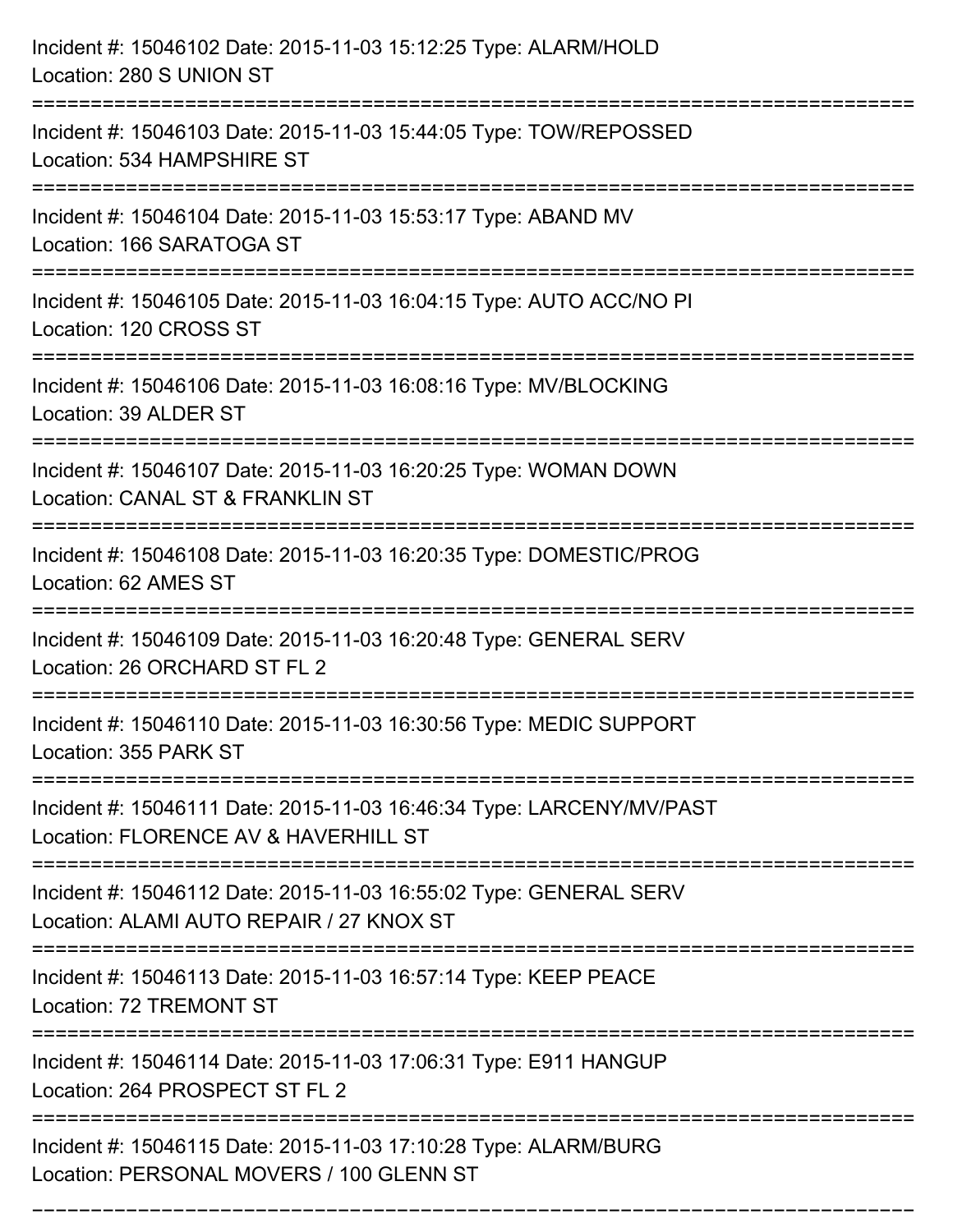| Incident #: 15046116 Date: 2015-11-03 17:12:08 Type: NOTIFICATION<br>Location: 47 DEWEY ST                                      |
|---------------------------------------------------------------------------------------------------------------------------------|
| Incident #: 15046117 Date: 2015-11-03 17:24:23 Type: SUS PERS/MV<br>Location: ALBRITE CARPET CLEANING COMP. / 223 WINTHROP AV   |
| Incident #: 15046118 Date: 2015-11-03 17:32:39 Type: M/V STOP<br>Location: 700 ESSEX ST<br>:=================================== |
| Incident #: 15046119 Date: 2015-11-03 17:38:37 Type: M/V STOP<br>Location: M&W TOWING / 19 MEDFORD ST                           |
| Incident #: 15046120 Date: 2015-11-03 17:39:57 Type: M/V STOP<br>Location: MILTON ST & PROVIDENCE ST<br>----------------------- |
| Incident #: 15046122 Date: 2015-11-03 17:52:42 Type: DISORDERLY<br>Location: ESSEX ST & LAWRENCE ST                             |
| Incident #: 15046121 Date: 2015-11-03 17:54:12 Type: M/V STOP<br>Location: MERRIMACK ST & S UNION ST                            |
| Incident #: 15046124 Date: 2015-11-03 17:54:27 Type: MISSING PERS<br>Location: 128 BAILEY ST                                    |
| Incident #: 15046123 Date: 2015-11-03 17:54:46 Type: SHOTS FIRED<br>Location: 35 ORCHARD ST                                     |
| Incident #: 15046125 Date: 2015-11-03 18:00:27 Type: M/V STOP<br>Location: 50 COMMON ST                                         |
| Incident #: 15046127 Date: 2015-11-03 18:01:13 Type: MISSING PERS<br>Location: 26 W DALTON ST                                   |
| Incident #: 15046126 Date: 2015-11-03 18:01:36 Type: ROBBERY PAST<br>Location: COMMON ST & JACKSON ST                           |
| Incident #: 15046128 Date: 2015-11-03 18:26:44 Type: MAL DAMAGE<br>Location: 59 JACKSON ST                                      |
| Incident #: 15046129 Date: 2015-11-03 18:28:54 Type: M/V STOP<br>Location: 255 ESSEX ST                                         |
|                                                                                                                                 |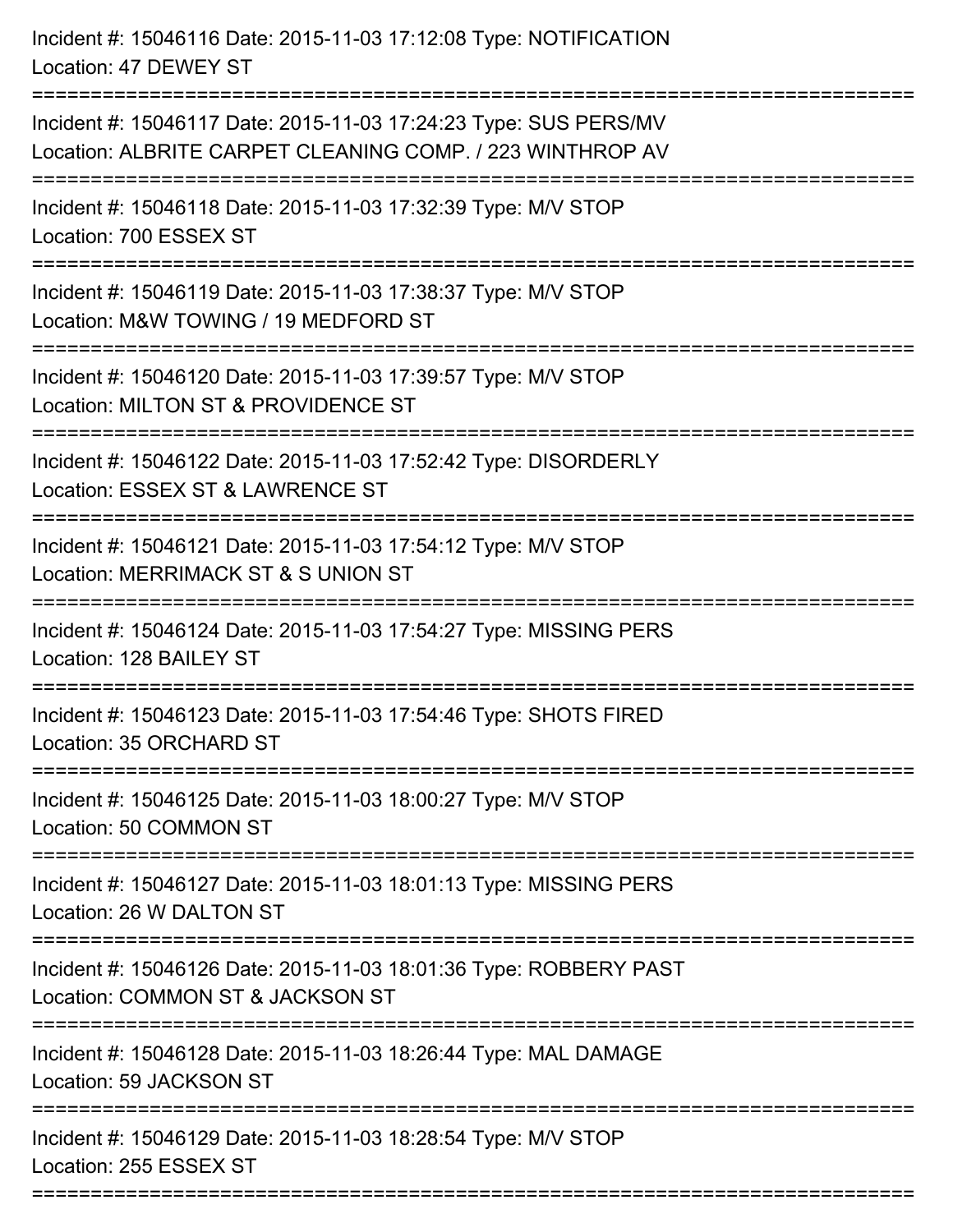Location: 315 PROSPECT ST FL 3

| Incident #: 15046131 Date: 2015-11-03 18:37:26 Type: ALARM/BURG<br>Location: BOYS AND GIRLS CLUB / 136 WATER ST      |
|----------------------------------------------------------------------------------------------------------------------|
| Incident #: 15046132 Date: 2015-11-03 18:45:18 Type: NOISE ORD<br>Location: 34 WEST ST                               |
| Incident #: 15046133 Date: 2015-11-03 18:47:02 Type: M/V STOP<br>Location: BROADWAY & VALLEY ST                      |
| Incident #: 15046134 Date: 2015-11-03 18:57:53 Type: M/V STOP<br>Location: WENDYS / 55 HAMPSHIRE ST                  |
| Incident #: 15046135 Date: 2015-11-03 19:00:23 Type: M/V STOP<br><b>Location: 54 MECHANIC ST</b>                     |
| Incident #: 15046136 Date: 2015-11-03 19:03:05 Type: M/V STOP<br><b>Location: 14 MECHANIC ST</b>                     |
| Incident #: 15046137 Date: 2015-11-03 19:03:08 Type: ALARM/BURG<br>Location: RESD; JOSEPH RODRIGUEZ / 171 NEWBURY ST |
| Incident #: 15046138 Date: 2015-11-03 19:04:36 Type: MEDIC SUPPORT<br>Location: 21 PILGRIM RD                        |
| Incident #: 15046139 Date: 2015-11-03 19:12:52 Type: M/V STOP<br>Location: 34 HAVERHILL ST                           |
| Incident #: 15046140 Date: 2015-11-03 19:30:35 Type: M/V STOP<br>Location: S UNION ST & WINTHROP AV                  |
| Incident #: 15046141 Date: 2015-11-03 19:42:45 Type: MEDIC SUPPORT<br>Location: 391 CHESTNUT ST                      |
| Incident #: 15046142 Date: 2015-11-03 20:10:36 Type: M/V STOP<br>Location: 362 ESSEX ST                              |
| Incident #: 15046143 Date: 2015-11-03 20:18:45 Type: ALARM/BURG<br>Location: ESPERANZA ACADEMY / 198 GARDEN ST       |
|                                                                                                                      |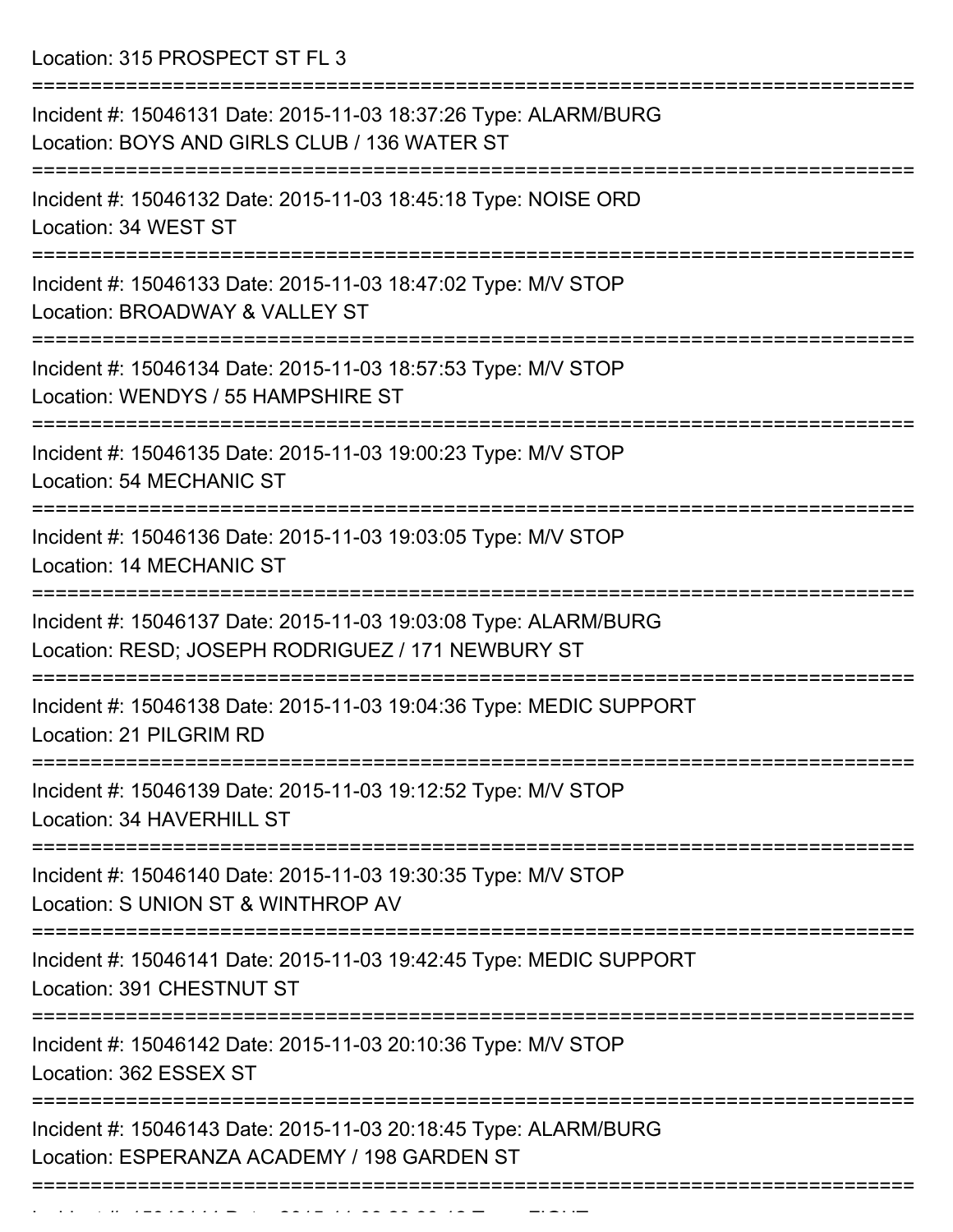Location: 9 HALL ST

| Incident #: 15046145 Date: 2015-11-03 21:01:27 Type: NOISE ORD<br>Location: 473 ESSEX ST #31 FL 3              |
|----------------------------------------------------------------------------------------------------------------|
| Incident #: 15046146 Date: 2015-11-03 21:02:42 Type: MISSING PERS<br>Location: 41 EUTAW ST                     |
| Incident #: 15046147 Date: 2015-11-03 21:06:00 Type: ALARM/BURG<br>Location: RYNNES AUTO / 1 OSGOOD ST         |
| Incident #: 15046148 Date: 2015-11-03 21:11:11 Type: DRUG VIO<br>Location: CYPRESS ST & ESSEX ST               |
| Incident #: 15046149 Date: 2015-11-03 21:22:22 Type: M/V STOP<br>Location: 446 LOWELL ST                       |
| Incident #: 15046150 Date: 2015-11-03 21:27:48 Type: MV/BLOCKING<br>Location: 74 BAILEY ST                     |
| Incident #: 15046151 Date: 2015-11-03 21:34:44 Type: MEDIC SUPPORT<br>Location: 16 BUSWELL ST                  |
| Incident #: 15046152 Date: 2015-11-03 21:45:27 Type: DOMESTIC/PROG<br>Location: 30 AVON ST #BACK FL 3          |
| Incident #: 15046153 Date: 2015-11-03 22:11:25 Type: M/V STOP<br>Location: BERKELEY ST & JACKSON ST            |
| Incident #: 15046154 Date: 2015-11-03 22:14:10 Type: DOMESTIC/PROG<br>Location: POLLO TIPICO / 190 LAWRENCE ST |
| Incident #: 15046155 Date: 2015-11-03 22:15:35 Type: WIRE DOWN<br>Location: 50 FRANKLIN ST                     |
| Incident #: 15046156 Date: 2015-11-03 22:17:05 Type: MV/BLOCKING<br>Location: 37 RHINE ST                      |
| Incident #: 15046157 Date: 2015-11-03 22:56:02 Type: M/V STOP<br>Location: AMESBURY ST & CANAL ST              |
|                                                                                                                |